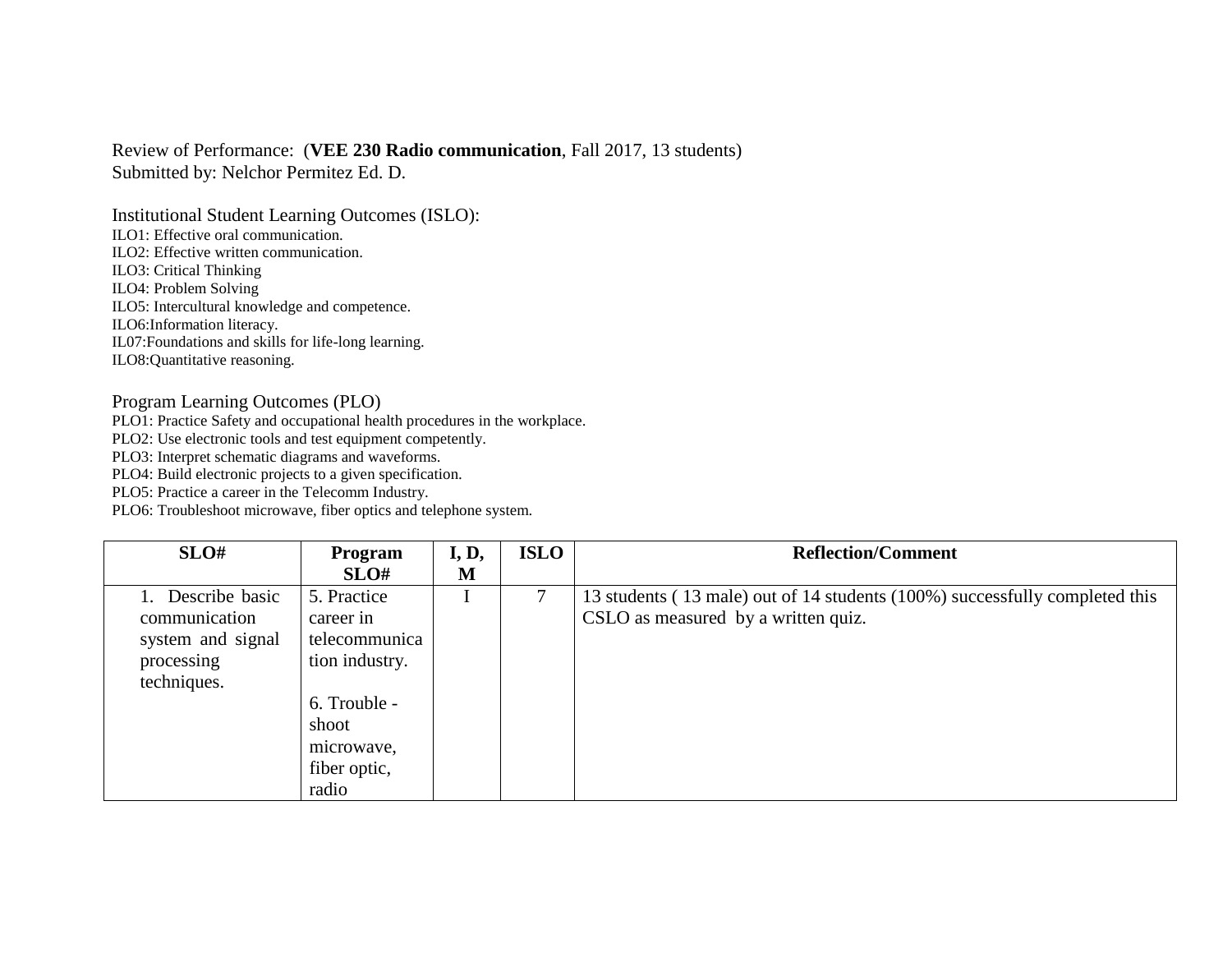|                   | communicatio   |             |                |                                                                              |
|-------------------|----------------|-------------|----------------|------------------------------------------------------------------------------|
|                   | n and          |             |                |                                                                              |
|                   | telephone      |             |                |                                                                              |
|                   | system         |             |                |                                                                              |
| 2. Describe       | 5. Practice    | $\mathbf D$ | $\overline{7}$ | 13 students (13 males) out of 13 students (100%) successfully completed this |
| amplitude         | career in      |             |                | CSLO as measured by using an hands on experiments and a written quiz.        |
| modulation (AM)   | telecommunica  |             |                |                                                                              |
| and frequency     | tion industry. |             |                |                                                                              |
| modulation (FM)   |                |             |                |                                                                              |
| signals           | 6.             |             |                |                                                                              |
|                   | Troubleshoot   |             |                |                                                                              |
|                   | microwave,     |             |                |                                                                              |
|                   | fiber optic,   |             |                |                                                                              |
|                   | radio          |             |                |                                                                              |
|                   | communicatio   |             |                |                                                                              |
|                   | n and          |             |                |                                                                              |
|                   |                |             |                |                                                                              |
|                   | telephone      |             |                |                                                                              |
|                   | system         |             |                |                                                                              |
| 3. Describe AM    | 5. Practice    | D           | $\overline{7}$ | 13 students (13 male) out of 13 students (100%) successfully completed this  |
| and FM signal     | career in      |             |                | CSLO as measured by using an hands on experiments and a written quiz.        |
| path and circuit. | telecommunica  |             |                |                                                                              |
|                   | tion industry. |             |                |                                                                              |
|                   |                |             |                |                                                                              |
|                   | 6.             |             |                |                                                                              |
|                   | Troubleshoot   |             |                |                                                                              |
|                   | microwave,     |             |                |                                                                              |
|                   | fiber optic,   |             |                |                                                                              |
|                   | radio          |             |                |                                                                              |
|                   | communicatio   |             |                |                                                                              |
|                   | n and          |             |                |                                                                              |
|                   | telephone      |             |                |                                                                              |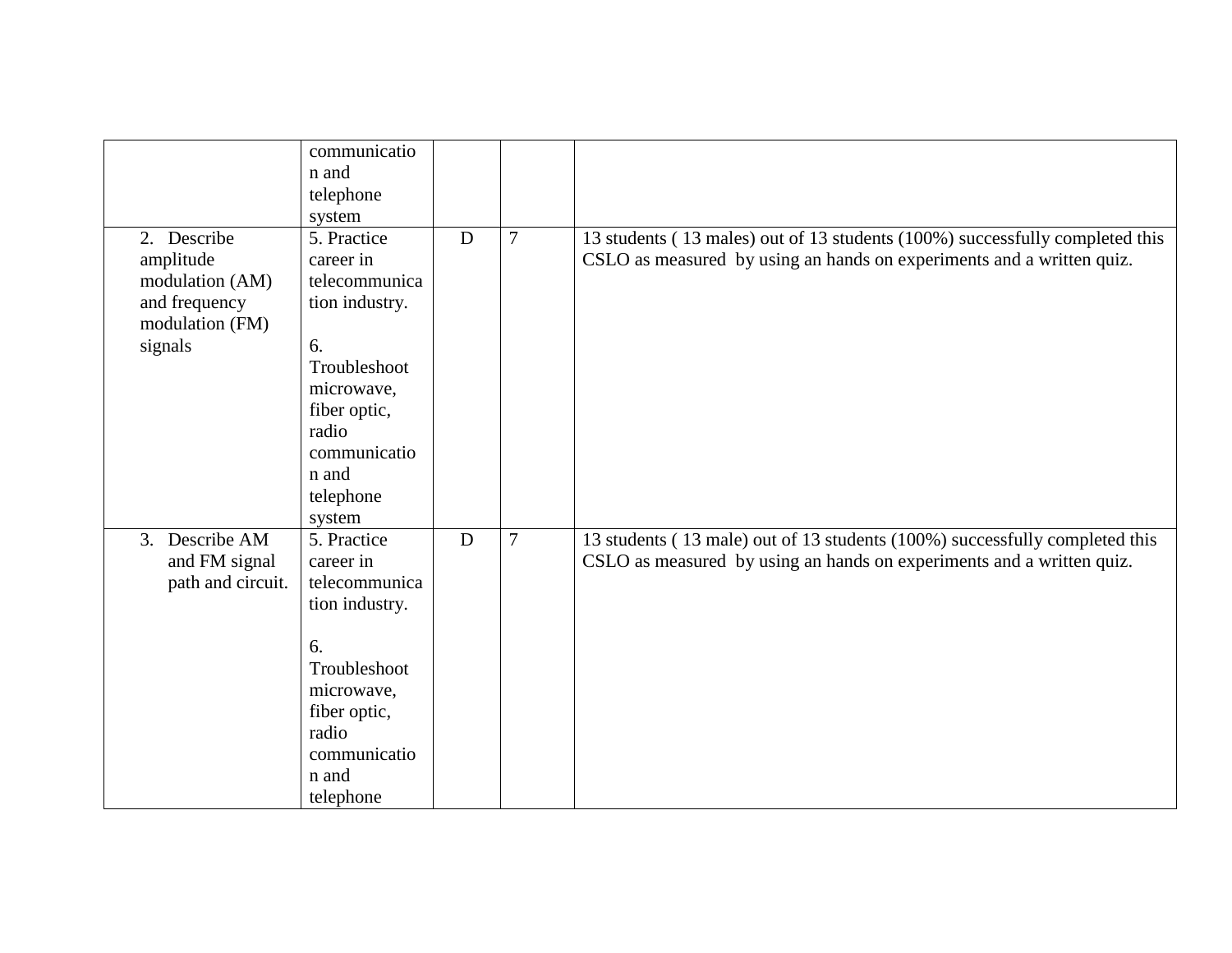|    |                                    | system          |              |                |                                                                              |
|----|------------------------------------|-----------------|--------------|----------------|------------------------------------------------------------------------------|
|    | 4. Describe AM                     | 5. Practice     | D            | $\overline{7}$ | 14 students (13 male) out of 13 students (100%) successfully completed this  |
|    | and FM modulator                   | career in       |              |                | CSLO as measured by using an hands on experiments and a written quiz.        |
|    | and demodulator.                   | telecommunica   |              |                |                                                                              |
|    |                                    | tion industry.  |              |                |                                                                              |
|    |                                    |                 |              |                |                                                                              |
|    |                                    | 6.Troubleshoot  |              |                |                                                                              |
|    |                                    | microwave,      |              |                |                                                                              |
|    |                                    | fiber optic,    |              |                |                                                                              |
|    |                                    | radio           |              |                |                                                                              |
|    |                                    | communicatio    |              |                |                                                                              |
|    |                                    | n and           |              |                |                                                                              |
|    |                                    | telephone       |              |                |                                                                              |
|    |                                    | system          |              |                |                                                                              |
| 5. | Monitor modulated                  | 5.Practice      | D            | $\overline{7}$ | 13 students (13 male) out of 13 students (100%) successfully completed this  |
|    | signal in AM and FM                | career in       |              |                | CSLO as measured by using an hands on experiments and a written quiz.        |
|    | receiver.                          | telecommunica   |              |                |                                                                              |
|    |                                    | tion industry.  |              |                |                                                                              |
|    |                                    |                 |              |                |                                                                              |
|    |                                    | 6. Troubleshoot |              |                |                                                                              |
|    |                                    | microwave,      |              |                |                                                                              |
|    |                                    | fiber optic,    |              |                |                                                                              |
|    |                                    | radio           |              |                |                                                                              |
|    |                                    | communicatio    |              |                |                                                                              |
|    |                                    | n and           |              |                |                                                                              |
|    |                                    | telephone       |              |                |                                                                              |
|    |                                    | system          |              |                |                                                                              |
|    | 6. Troubleshoot AM and 5. Practice |                 | $\mathbf{M}$ | $\overline{7}$ | 13 students (13 males) out of 13 students (100%) successfully completed this |
|    | FM transmitter and                 | career in       |              |                | CSLO as measured by using an hands on experiments and a written quiz.        |
|    | receiver                           | telecommunica   |              |                |                                                                              |
|    |                                    | tion industry.  |              |                |                                                                              |